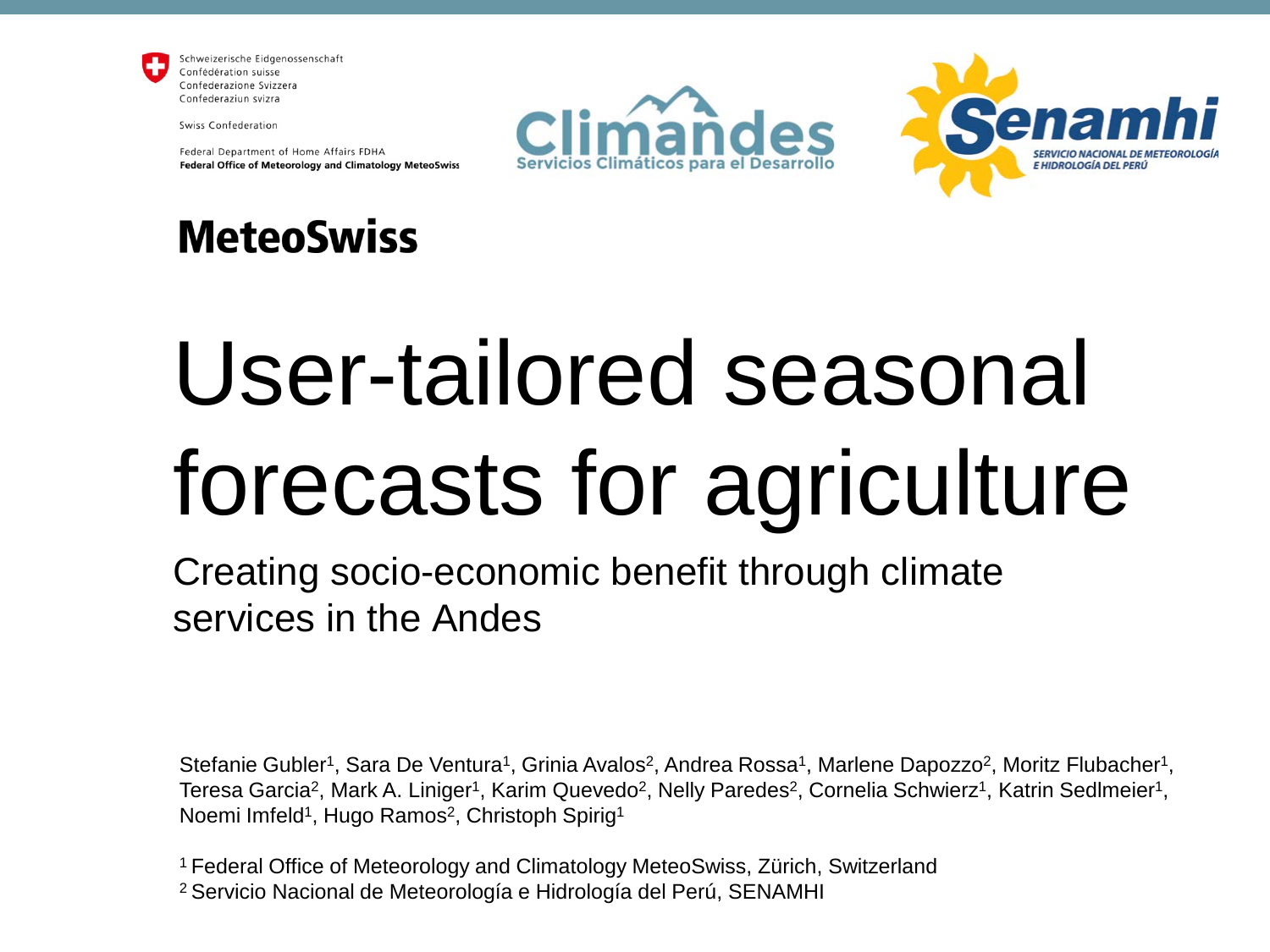- Background
- Approach
- Challenges and lessons learnt

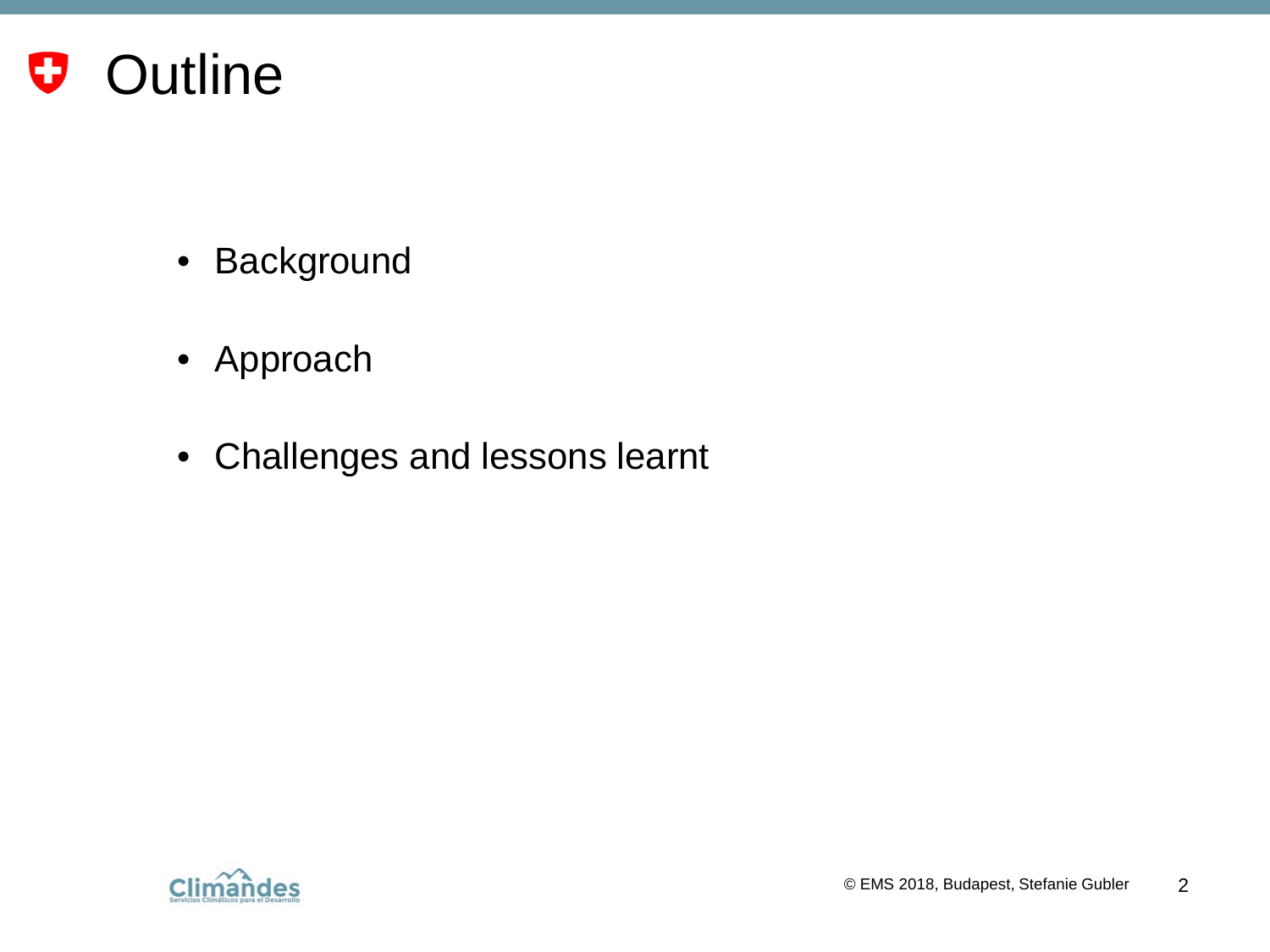- Background
- Approach
- Challenges and lessons learnt

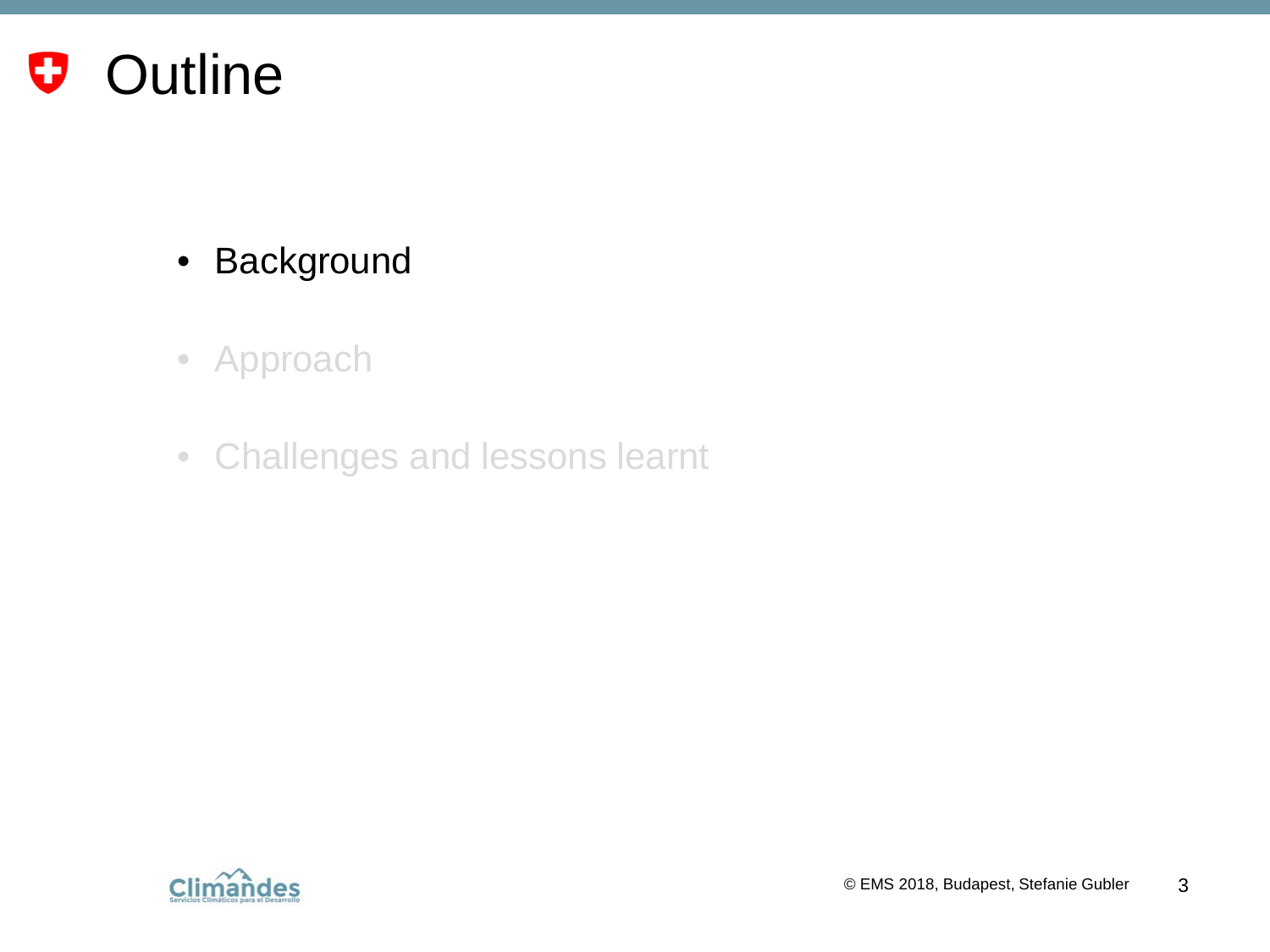### **P** Project context

#### **Global Framework for Climate Services (GFCS)**





http://www.wmo.int/gfcs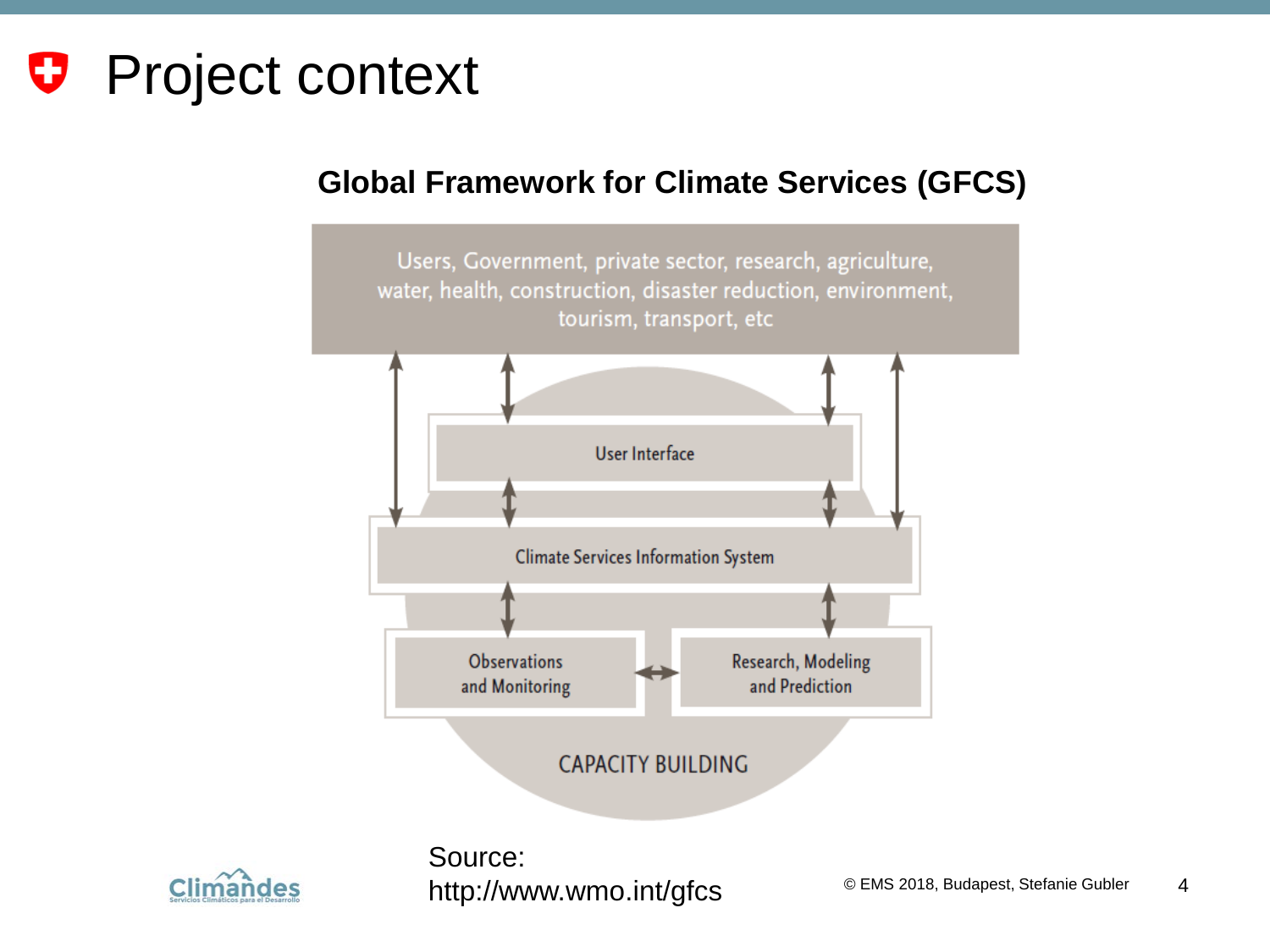### **Project context**



#### **GFCS Climandes**

- **►** Building an **interface** between users and providers & evaluating socioeconomic **benefits**
- Producing user-tailored **climate information** for the **agricultural sector** in the Andean region
- Strengthening **training** in meteorology and climatology in Peru & the Andean region







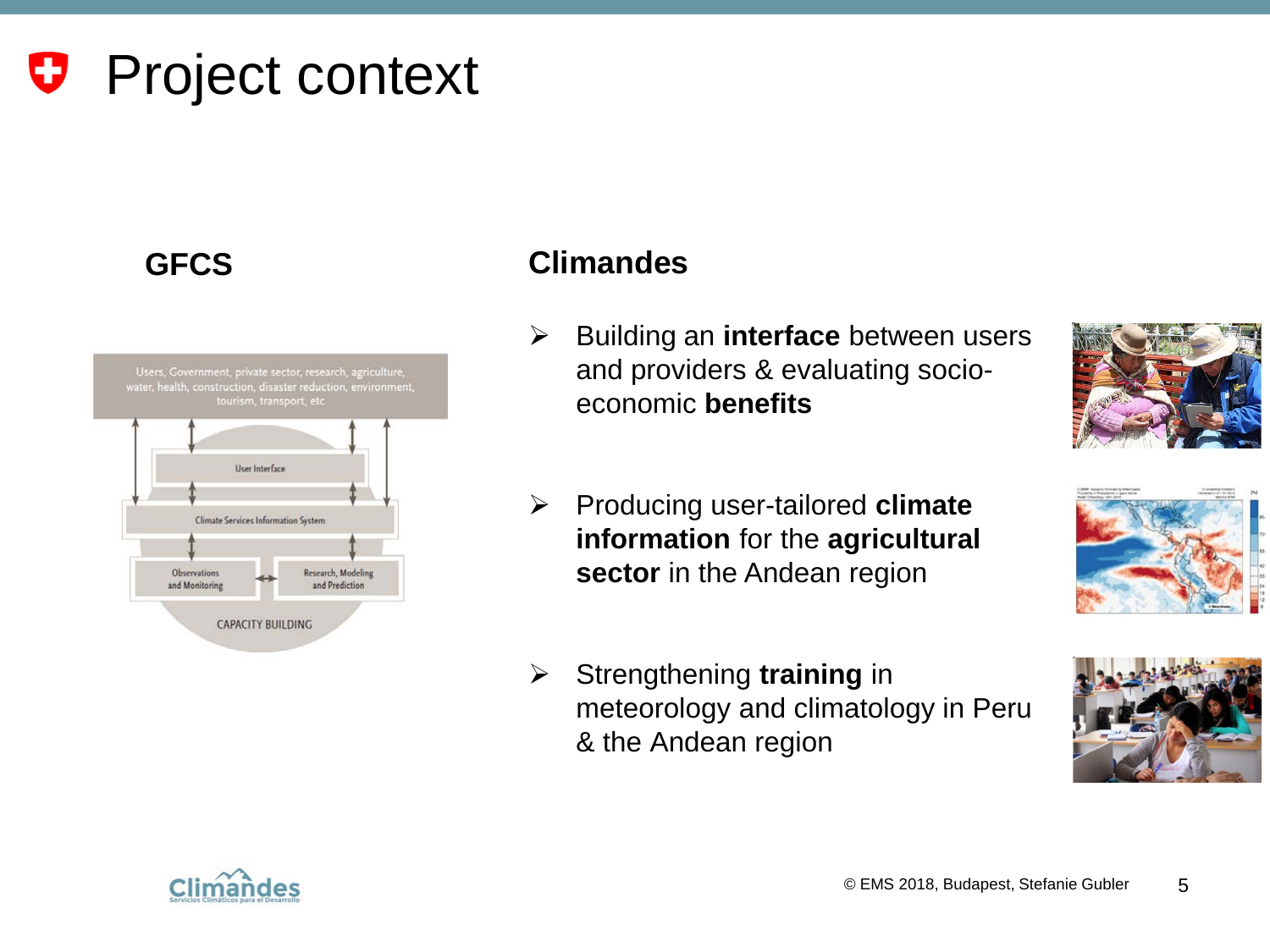## **P** Project organisation



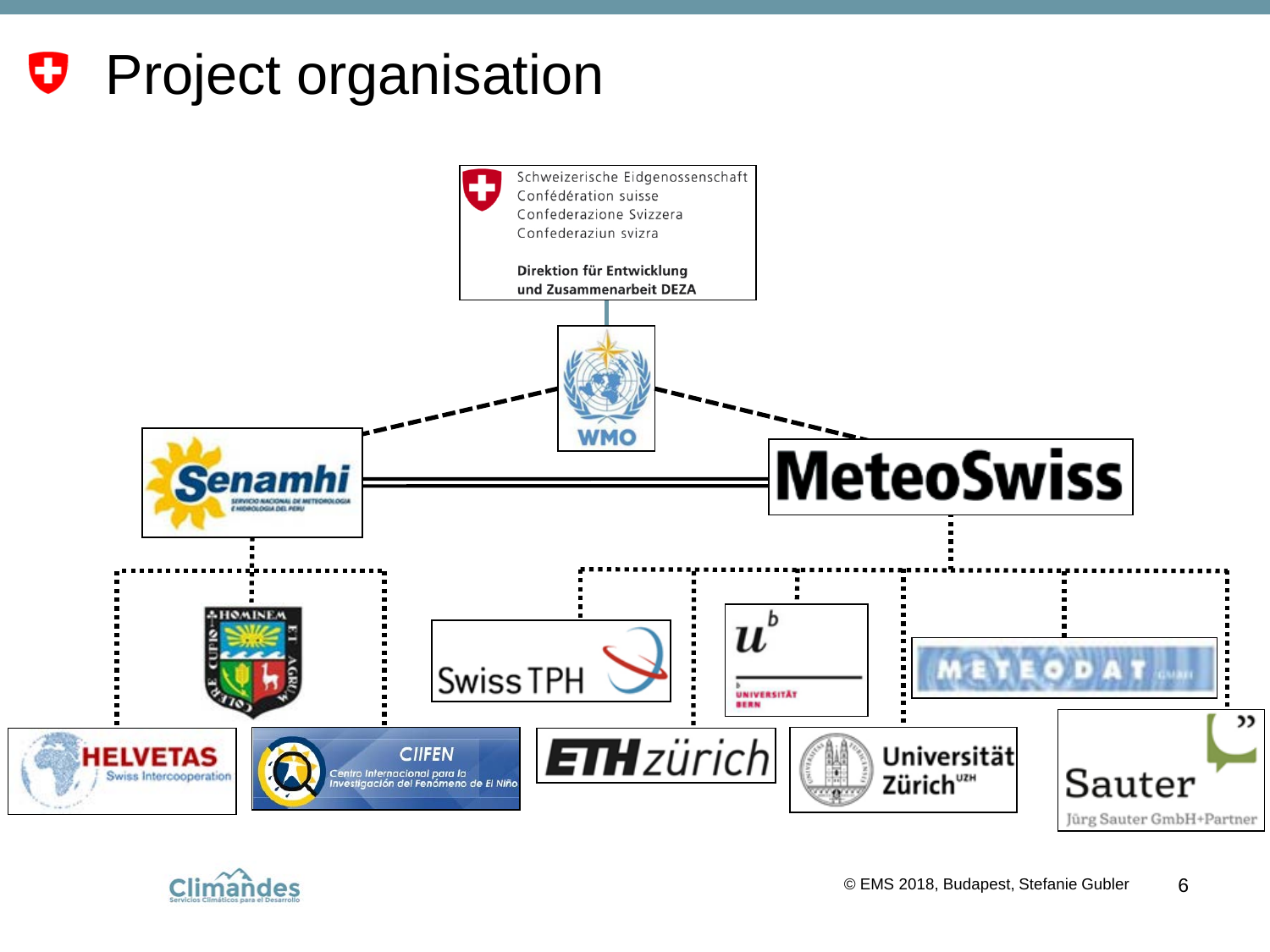- Background
- Approach
- Challenges and lessons learnt

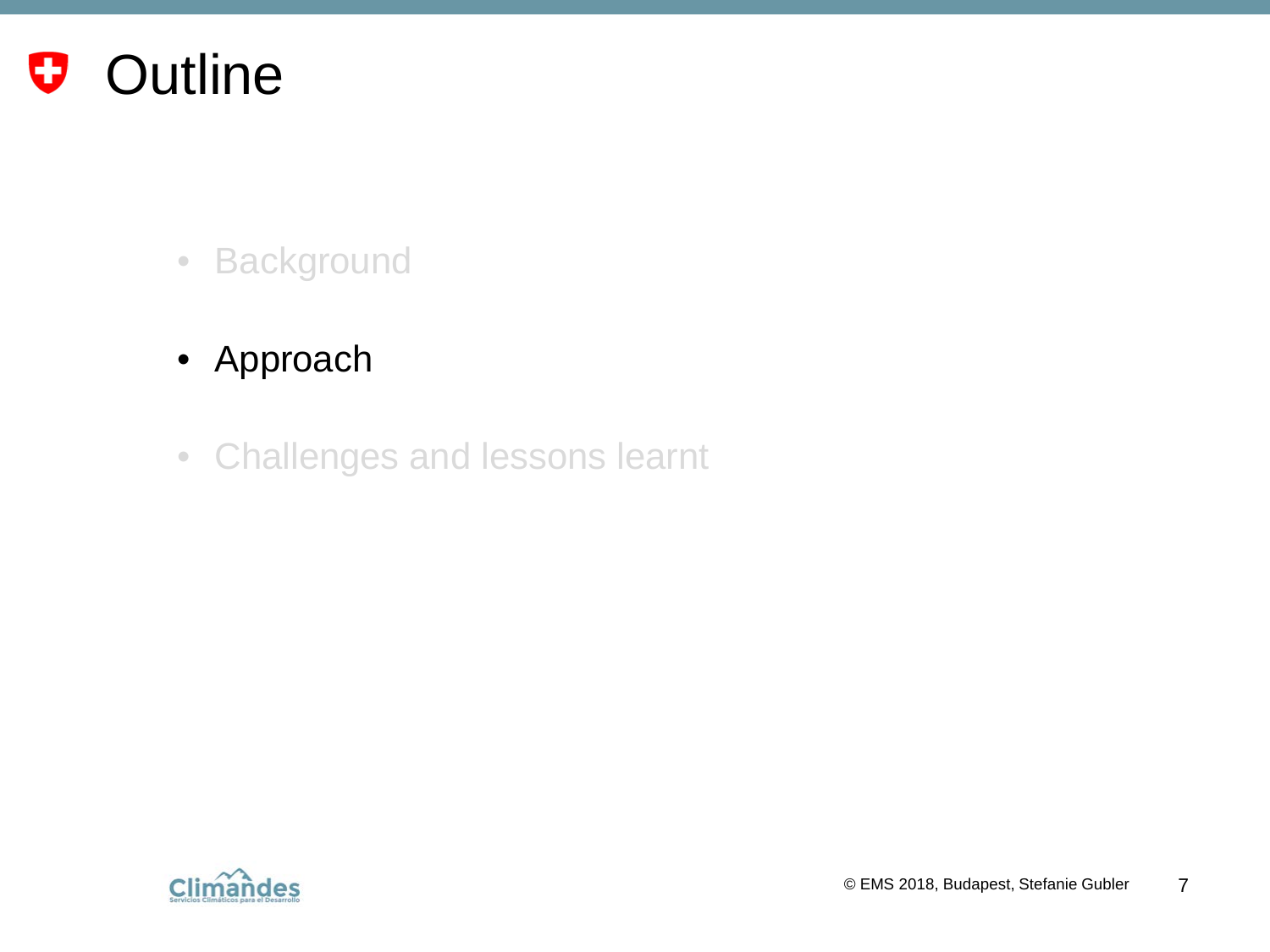## **U** Twinning - Approach

Close collaboration between equal partners, e.g.,:

- **SENAMHI Peru and MeteoSwiss**
- University La Molina & University of Berne
	- − Scientific visits
	- − On-the-job training
	- − Courses



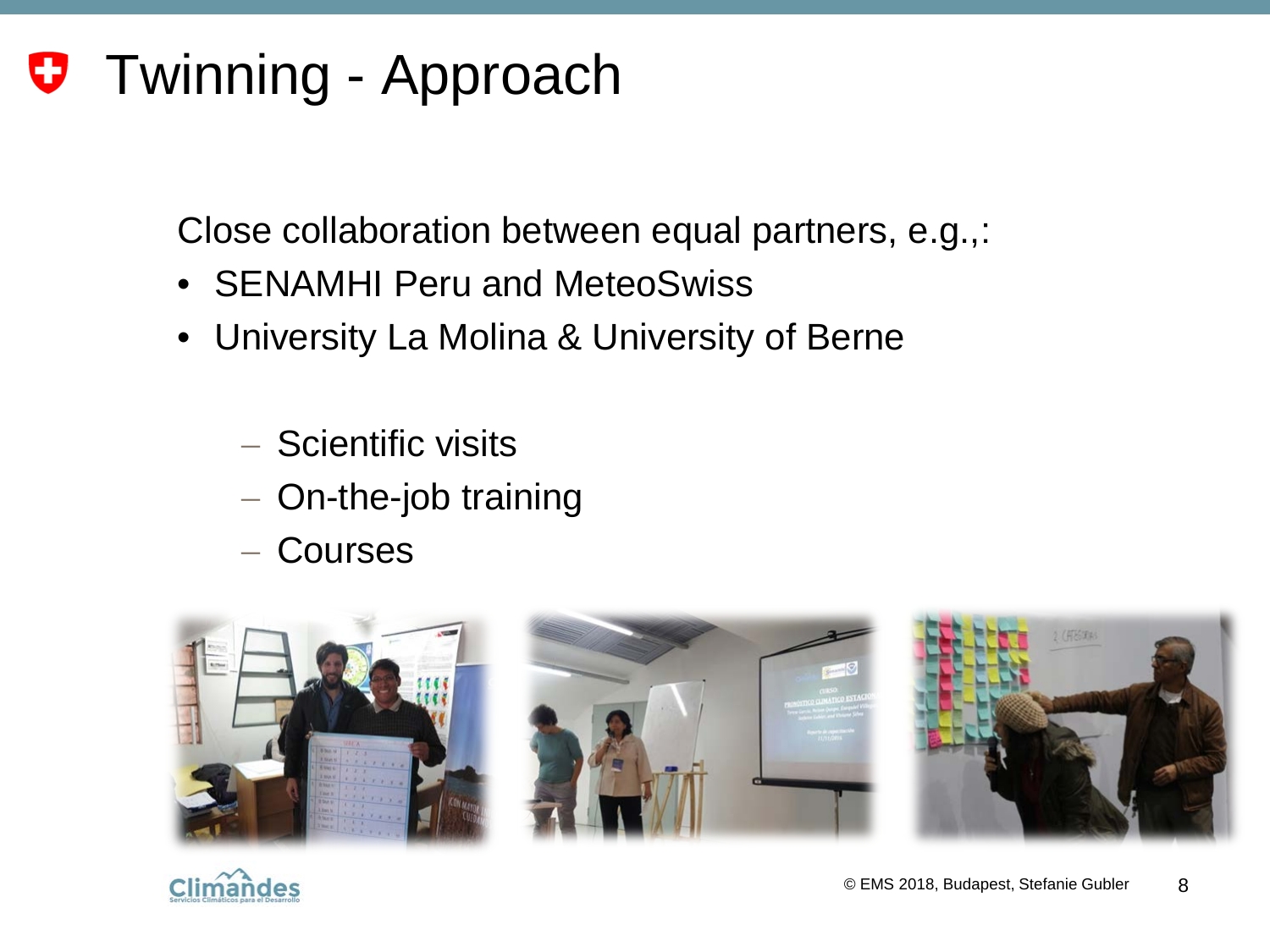#### Examples of twinning achievements U



### **Improving climate information**

- Conduction of a blended course on verification for RA III
- Verification of CPT forecasts
- Development of prototype forecast products including skill information



- $\triangleright$  SENAMHI plays an active role in RA III, e.g.:
	- $\triangleright$  Collaboration with the Argentinean weather service on verification
	- $\triangleright$  Leading monthly briefings for seasonal forecasts

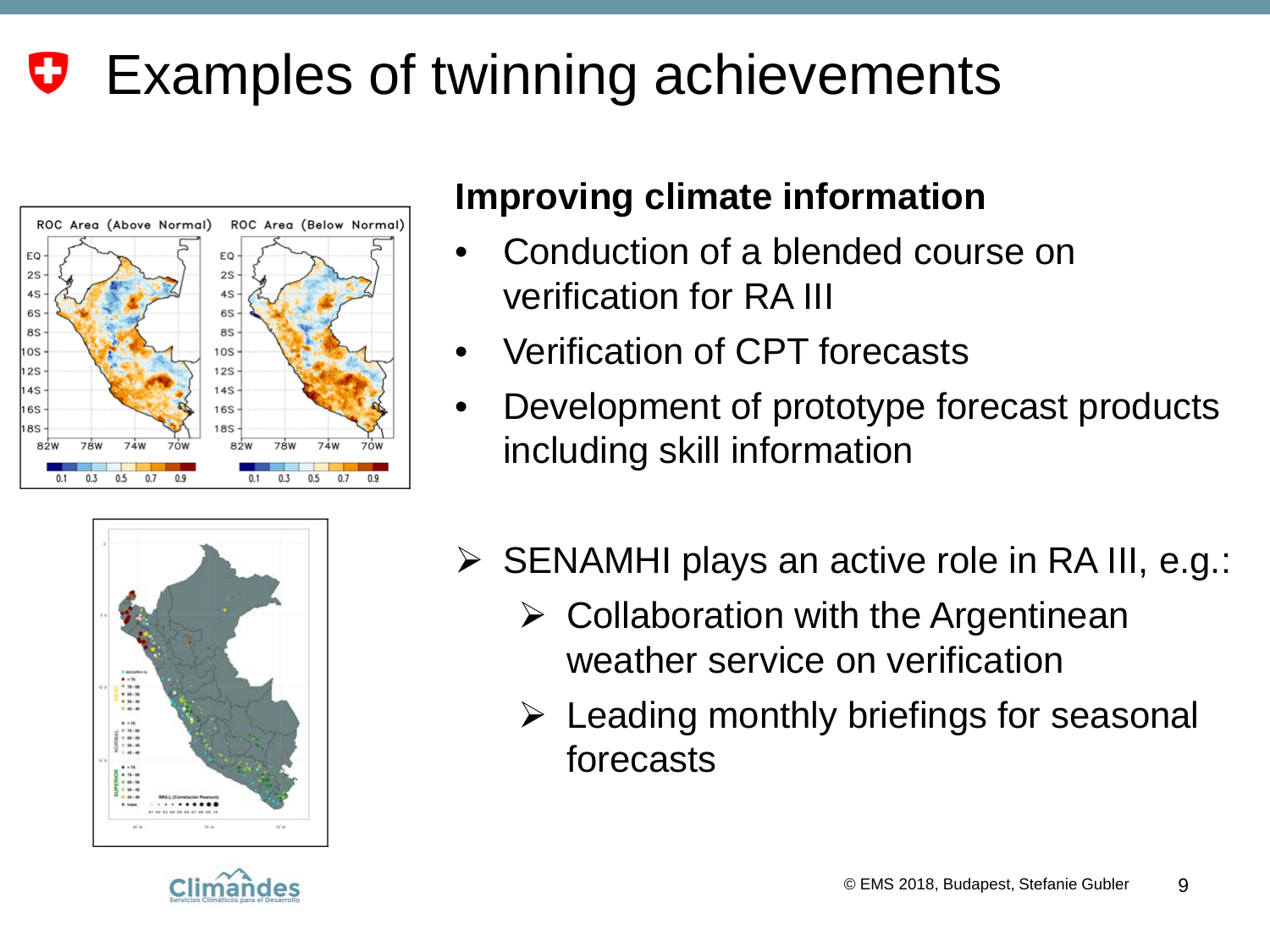#### Examples of twinning achievements U



| <b>EXECUTIVE COUNCIL</b><br><b>Seventieth Session</b>                                                                                                                                                                                                                                                                                        | World Meteorological Organization                                                     | EC-70/Doc. 11.1<br>Submitted by:<br>Chairporton<br>22.VL2018                                                                                                                                                                                                                              |  |
|----------------------------------------------------------------------------------------------------------------------------------------------------------------------------------------------------------------------------------------------------------------------------------------------------------------------------------------------|---------------------------------------------------------------------------------------|-------------------------------------------------------------------------------------------------------------------------------------------------------------------------------------------------------------------------------------------------------------------------------------------|--|
|                                                                                                                                                                                                                                                                                                                                              | Geneva, 20 to 29 June 2019                                                            | <b>APPROVED</b>                                                                                                                                                                                                                                                                           |  |
| <b>AGENDA ITEM 11:</b>                                                                                                                                                                                                                                                                                                                       | <b>CAPACITY DEVELOPMENT</b>                                                           |                                                                                                                                                                                                                                                                                           |  |
| <b>AGENDA ITEM 11.1:</b>                                                                                                                                                                                                                                                                                                                     | EDUCATION AND TRAINING                                                                |                                                                                                                                                                                                                                                                                           |  |
|                                                                                                                                                                                                                                                                                                                                              | <b>DRAFT RESOLUTIONS</b>                                                              |                                                                                                                                                                                                                                                                                           |  |
|                                                                                                                                                                                                                                                                                                                                              | Draft Resolution 11.1/1 (EC-70)                                                       |                                                                                                                                                                                                                                                                                           |  |
|                                                                                                                                                                                                                                                                                                                                              | <b>EDUCATION AND TRAINING</b>                                                         |                                                                                                                                                                                                                                                                                           |  |
| THE EXECUTIVE COUNCIL.                                                                                                                                                                                                                                                                                                                       |                                                                                       |                                                                                                                                                                                                                                                                                           |  |
| Decision 56 (EC-69):                                                                                                                                                                                                                                                                                                                         | Recalling Resolutions 51 (Ca-17) on quiding principles for the Education and Training | Programme; and Resolution 52 (Cg-17), Resolution 8 (EC-68), Degision 64 (EC-68) and                                                                                                                                                                                                       |  |
| in Spain:                                                                                                                                                                                                                                                                                                                                    |                                                                                       | Taking note of the request of the Permanent Representative of Spain on designation of the<br>"Agencia Estatal de Meteorología" (AEMET) of Spain as a WMO Regional Training Center (RTC)                                                                                                   |  |
|                                                                                                                                                                                                                                                                                                                                              | Training to designate AEMET as a Regional Training Centre (See EC-70/2NF, 11.1):      | Having considered the recommendations of the EC Panel of Experts on Education and                                                                                                                                                                                                         |  |
| component of the WHO RTCs in Peru:                                                                                                                                                                                                                                                                                                           | Argentina as a component of the WMO RTC in Argentinac and that of PR of Peru on the   | Taking note also of the request of the PR of Argentina on the designation of the "Facultad de<br>Ingeniería y Cencias Hidricas" (FICH) of the "Universidad Nacional del Litoral" (UNL) of<br>designation of the "Servicio Nacional de Meteorologia e Hidrologia" (1581484H1) of Peru as a |  |
|                                                                                                                                                                                                                                                                                                                                              | and the EC Panel of Experts on Education and Training:                                | Having also considered the recommendations of the President of Regional Association III.                                                                                                                                                                                                  |  |
| Decides:                                                                                                                                                                                                                                                                                                                                     |                                                                                       |                                                                                                                                                                                                                                                                                           |  |
| (1) To designate the "Apencia Estatal de Meteorología" (AEMET) of Spain as a WMO RTC in<br>Spaint                                                                                                                                                                                                                                            |                                                                                       |                                                                                                                                                                                                                                                                                           |  |
| (2) To designate the "Facultad de Ingenieria y Cencias Hidricas" (FICH) of the "Universidad<br>Nacional del Litoral" (UNL) of Argentina as the third component of the WMO RTC in<br>Argentina:                                                                                                                                               |                                                                                       |                                                                                                                                                                                                                                                                                           |  |
|                                                                                                                                                                                                                                                                                                                                              | the second component of the WMO RTCs in Peru:                                         | [3) To designate the "Servicio Nacional de Meteorologia a Hidrologia" (SENAMHI) of Peru as                                                                                                                                                                                                |  |
|                                                                                                                                                                                                                                                                                                                                              | Panel of Experts on Education and Training:                                           | (4) To reconfirm the WMO RTC in Algeria based on the recommendation made by the EC                                                                                                                                                                                                        |  |
| (5) To extend the reconfirmation of the WMO RTCs in Indonesia, Israel, Italy, Kenya,<br>Madagascar, Nigeria, Peru, Philippines, Russian Federation, South Africa, and Turkey as<br>RTCs until subsequent EC decisions following the conclusions of ongoing or next external<br>reviews by the EC Panel of Experts on Education and Training. |                                                                                       |                                                                                                                                                                                                                                                                                           |  |
|                                                                                                                                                                                                                                                                                                                                              |                                                                                       |                                                                                                                                                                                                                                                                                           |  |

#### **Capacity development**

- Elaboration of an e-learning strategy
- Implementation of a Moodle platform at SENAMHI
- Conduction of blended courses at regional scale
- $\triangleright$  SENAMHI has taken ownership for training activities
- $\triangleright$  In June 2018, SENAMHI was officially designated as the second component of the WMO Regional Training Center in Peru

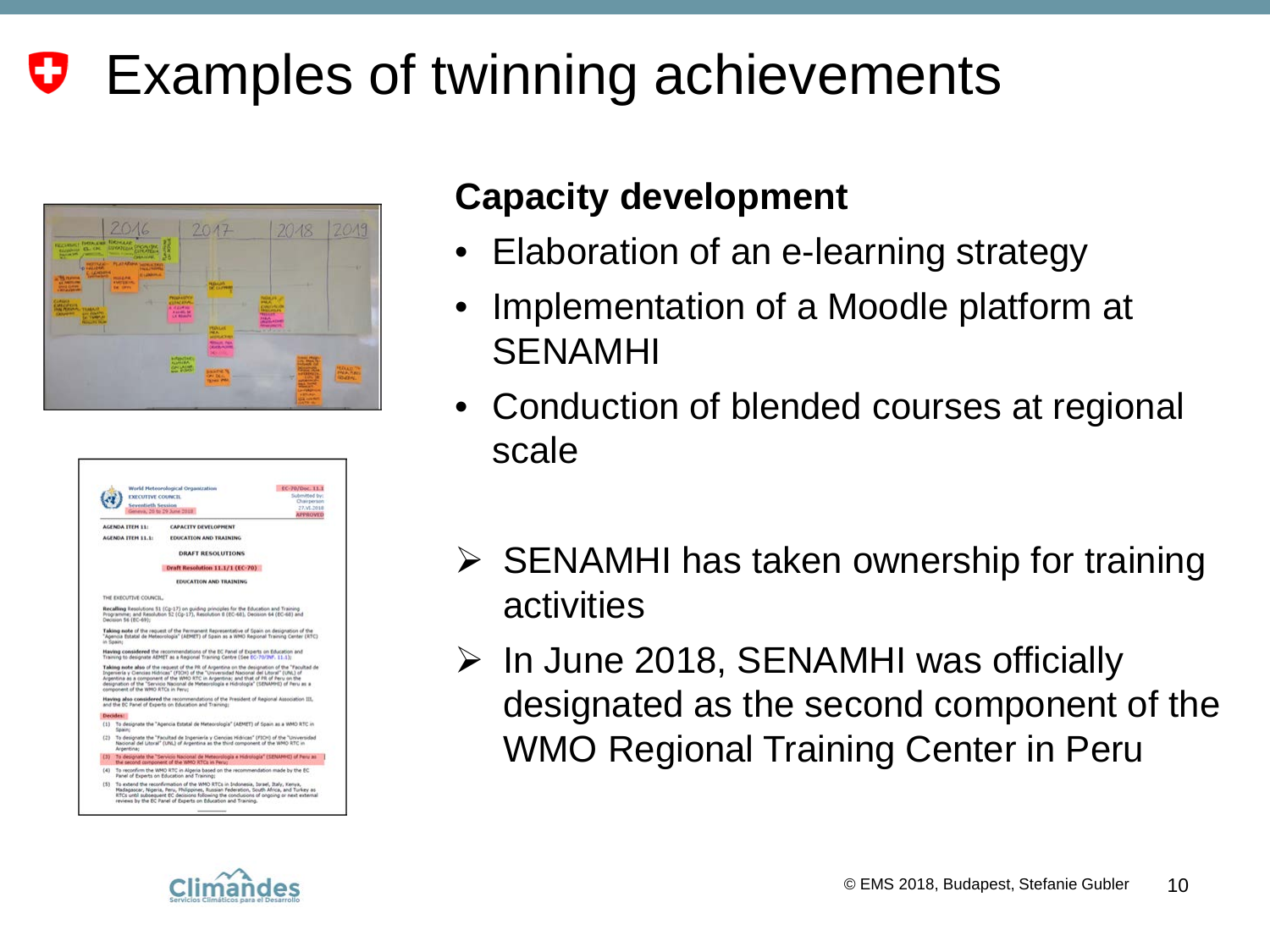- Background
- Approach
- Challenges and lessons learnt

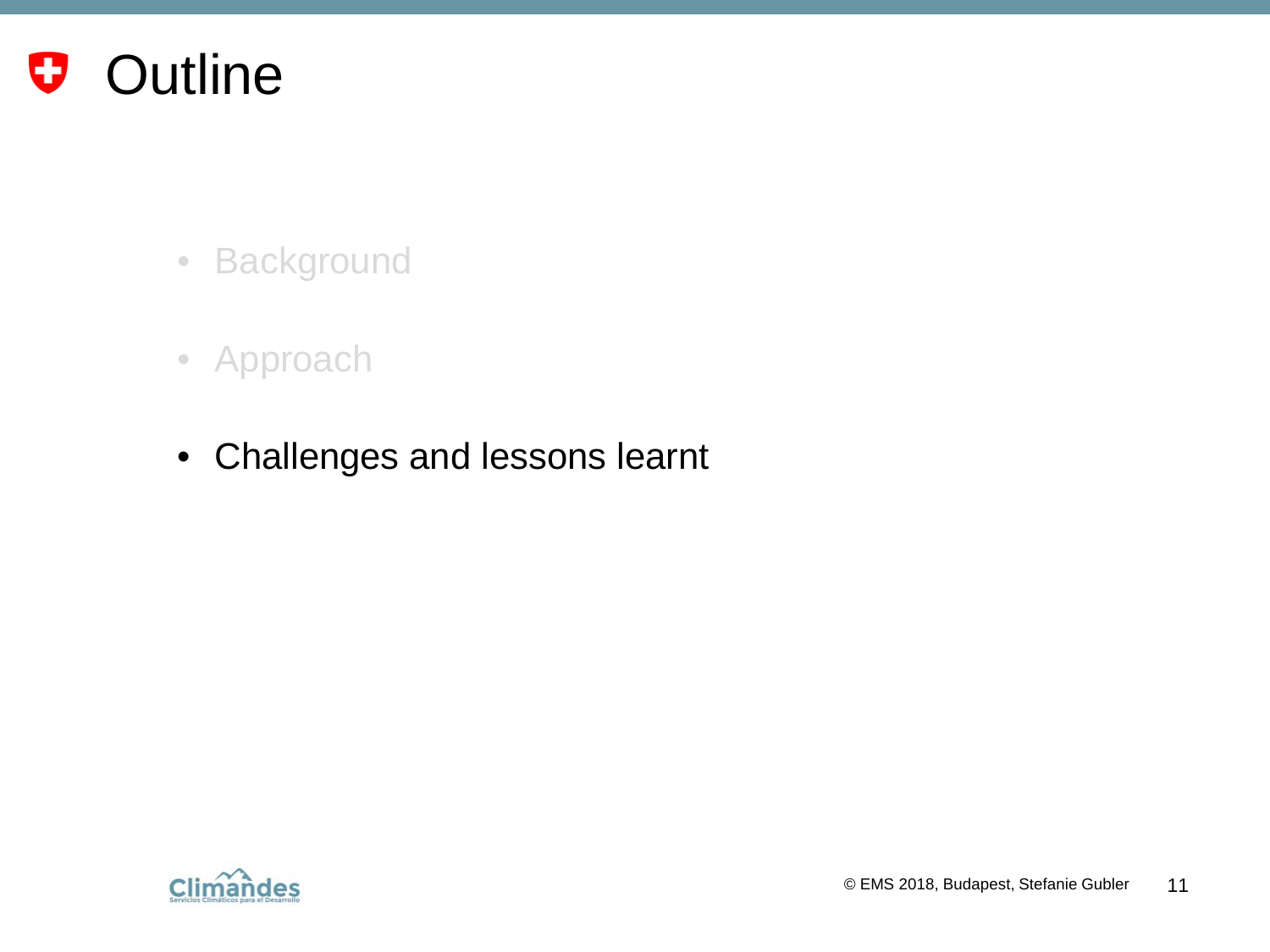#### **Challenges** U.

#### **Institutional**

- Missing intermediary institutions in project set-up
- Discontinuity of employed staff
- Few human resources at NMHSs, e.g.:
	- − SENAMHI Peru employs roughly the same number of people as MeteoSwiss (Peru: ~1'300'000km2; CH: ~42'000km2)
		- $\triangleright$  Implementation of project goals additional to daily work
		- $\triangleright$  Little time available for training

#### **Technical**

- Low station density & low quality of meteorological data
- Low quality of global datasets in the Peruvian Andes, e.g.:
	- − Precipitation shift in Re-Analysis datasets
	- − Low skill of seasonal precipitation forecasts



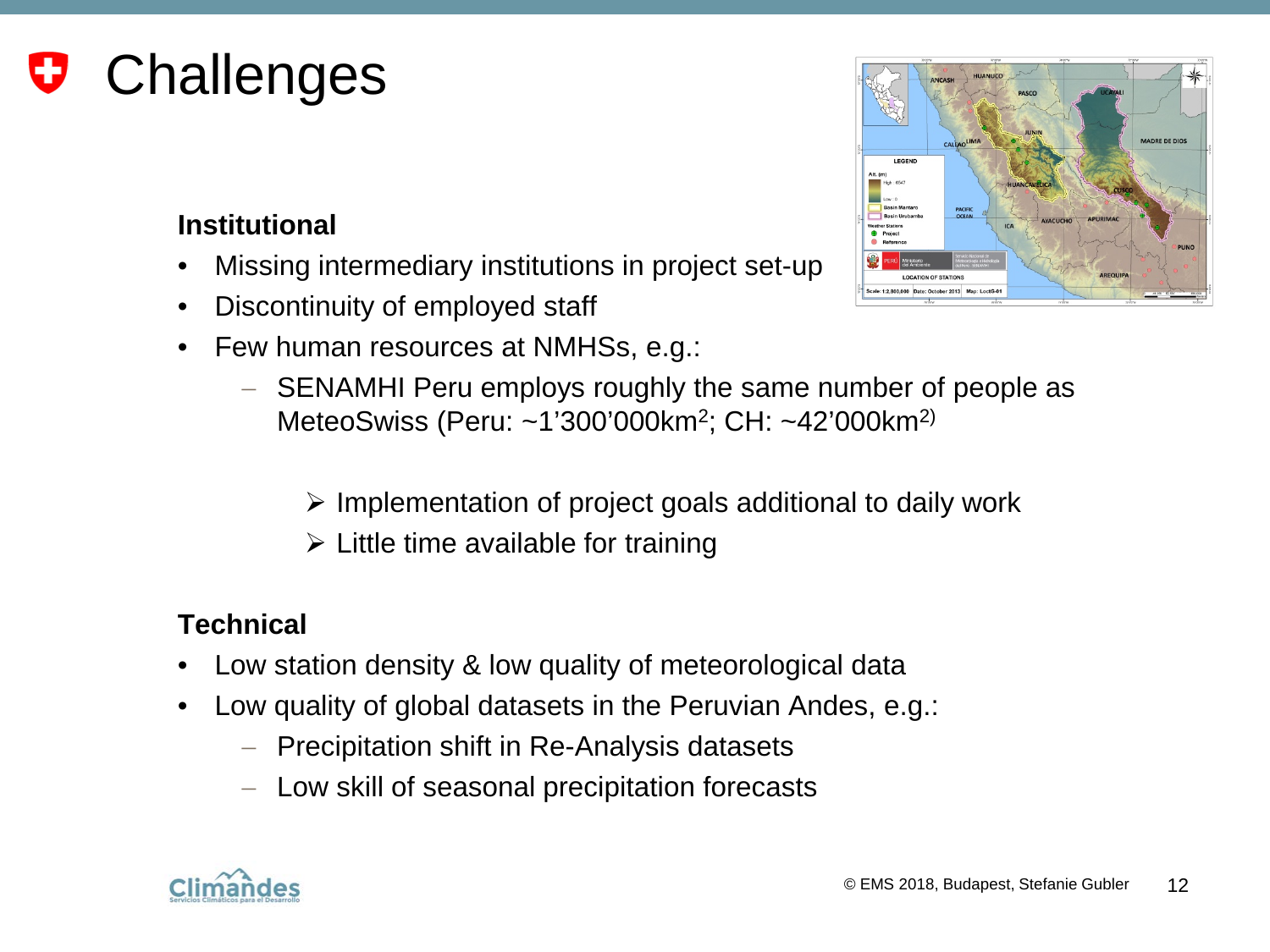### **U** Challenges

#### **Cultural**

- Language
- Differing working cultures
- Missing trust in governmental institutions
- Few experience with online training







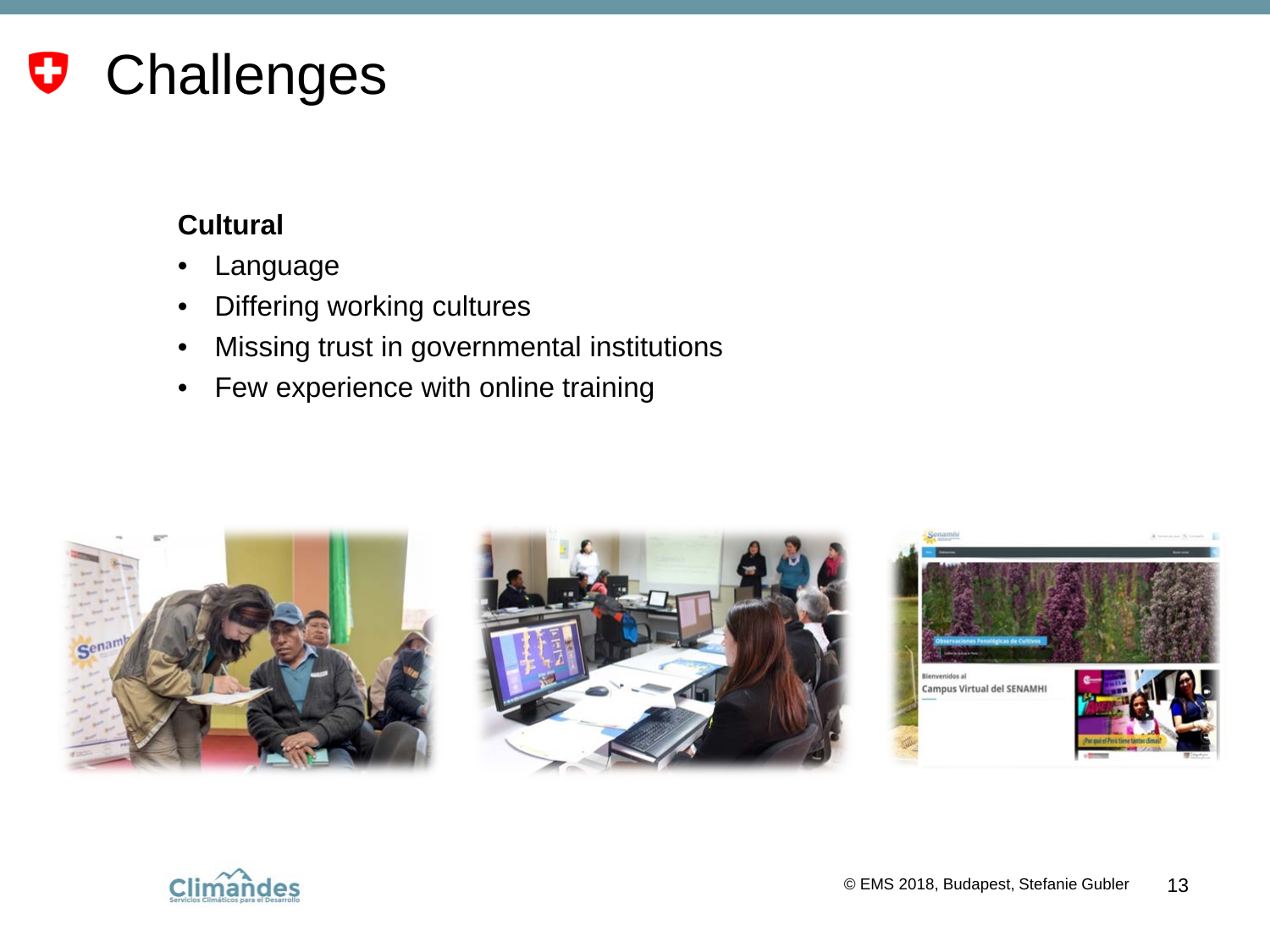### Lessons learnt

#### **Institutional**

- Active and early involvement of stakeholders
- Involvement of intermediary institutions
- Inclusion of regional offices are key to reach user groups
- Institutional capacity building (to avoid loss of knowledge)

#### **Technical**

- Users may require information that cannot be provided
	- $\triangleright$  Communicating the limitations of climate information
- Low data quality / low model skill may hinder the production of climate information
	- $\triangleright$  Adapting project goals if required



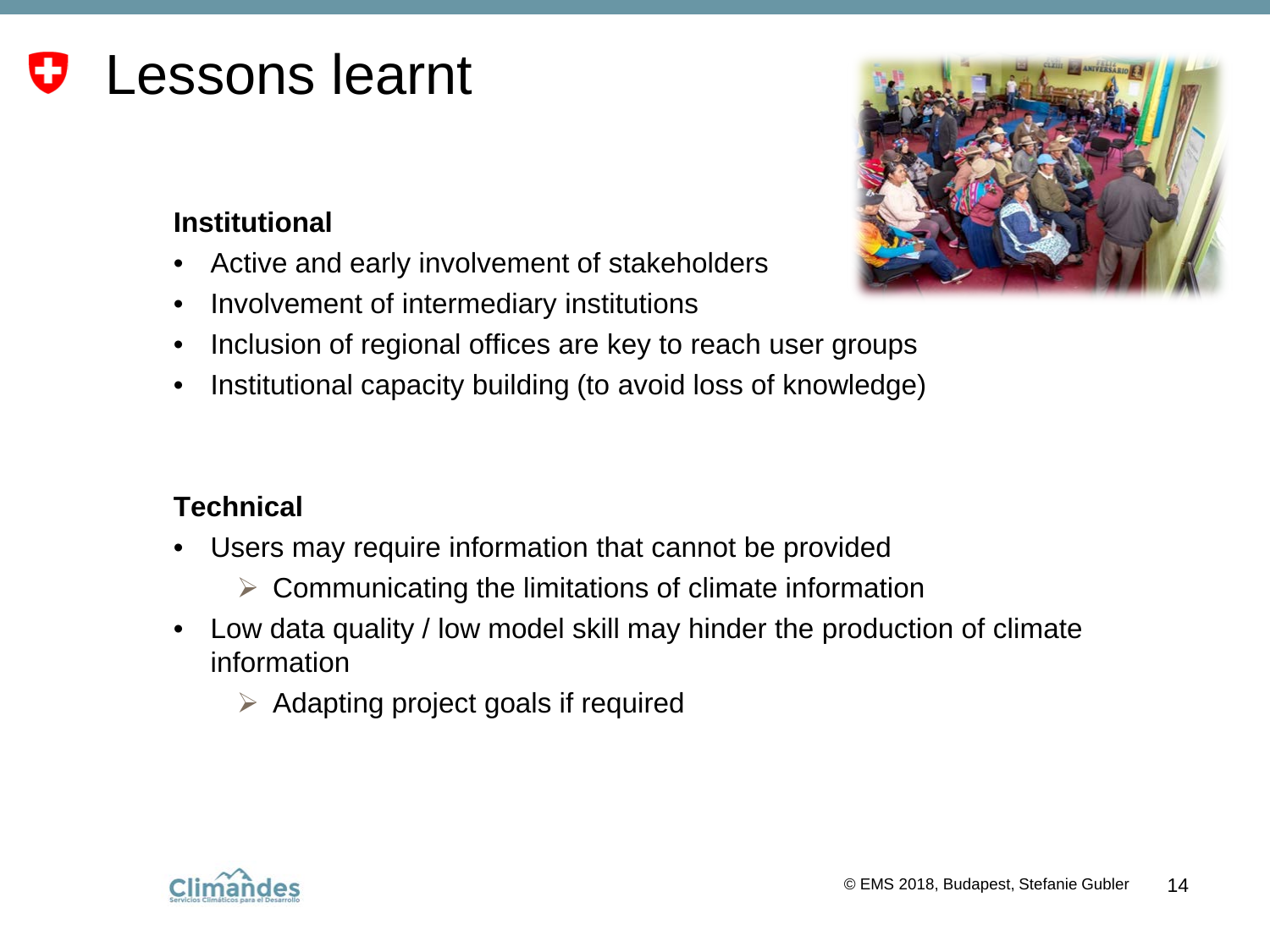#### Lessons learntIJ

#### **Collaboration**

• Twinning approach as a recipe to success

- 
- $\triangleright$  Combination of technical exchange and capacity building fosters sustainability of project results
- Success is largely a consequence of experience, trust, and contacts established in the first project phase
- Importance of knowing other initiatives / projects with similar focus  $\triangleright$  Organization of session at EMS